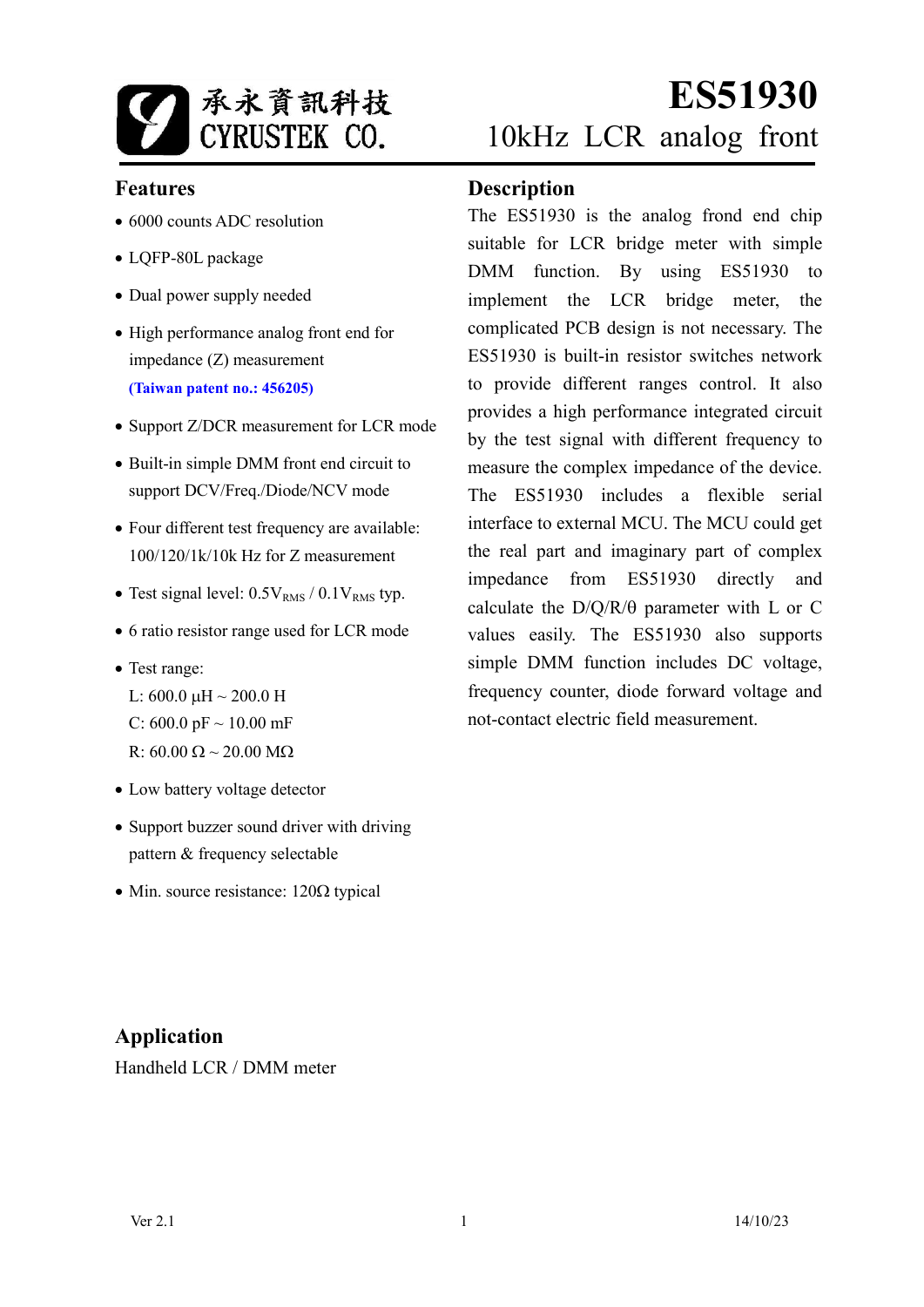

# **1. Functional description**

#### **1.1 Overview**

The ES51930 is an analog front end IC built-in multiple measurement modes for LCR/DMM application. The LCR mode could measure complex impedance (Inductance/Capacitance/Resistance) with secondary parameters including dissipation factor (D), quality factor (O), phase angle  $(\theta)$ , equivalent series or parallel resistance (ESR or Rp). The DMM mode could measure DC voltage, frequency counter, diode forward voltage and non-contact ac electric filed (NCV). The ES51930 also provides a flexible serial interface for external microprocessor operation. The external microprocessor could implement a fully auto range LCR/DMM product by proper firmware design with ES51930.

#### **1.2 Basic impedance theory**

The general DMM could measure DC resistance only, but the LCR meter could measure DC resistance and AC impedance. The impedance consists of resistance (real part) and reactance (imaginary part). For example, Zs represents the impedance in series mode. Zs can be defined a combination of resistance Rs and reactance Xs. It also could be defined as a  $|Z|$  of magnitude with a phase angle  $\theta$ .

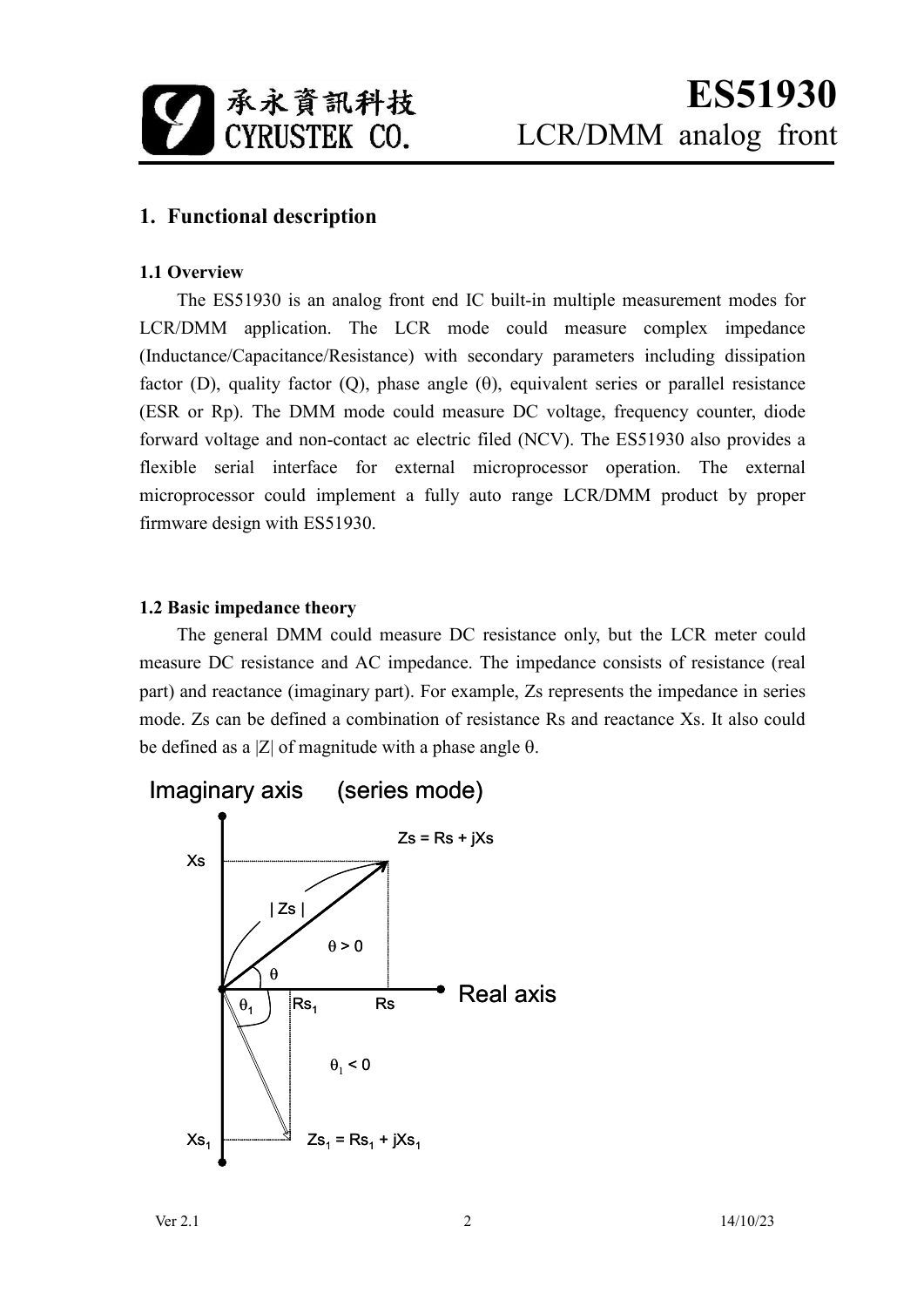

 $Zs = Rs + jXs$  or  $|Zs| \angle \theta$ 

$$
|Z| = \sqrt{Rs^2 + Xs^2}
$$

 $Rs = |Zs| \cos\theta$  $Xs = |Zs| \sin\theta$ 

 $Xs/Rs = tan\theta$ 

 $\theta = \tan^{-1}(Xs/Rs)$ 

If  $\theta > 0$ , the reactance is inductive. In other words, if  $\theta \le 0$ , the reactance is capacitive.

There are two types for reactance. The one is the inductive reactance  $X_L$  and the other is the capacitive reactance  $X_c$ . They could be defined as:  $(f = test signal frequency)$  $X_L = 2 \pi f L$  (L = Inductance)

$$
X_C = \frac{1}{2 \pi f C} \quad (C = \text{Capacitance})
$$

#### **1.5 Measurement mode**

The impedance could be measured in series or parallel mode. The impedance *Z* in parallel mode could be represented as reciprocal of admittance *Y*. The admittance could be defined as  $Y = G + iB$ . The G is the conductance and the B is the susceptance.

Impedance in serial mode Admittance in parallel mode



Xs: Reactance in series mode<br>
Xp: Reactance in parallel mode Ls: Inductance in series mode Letter Letter Letter Letter Letter in parallel mode



Rs: Resistance in series mode Rp: Resistance in parallel mode Cs: Capacitance in series mode Cp: Capacitance in parallel mode  $Y = 1/Z = 1/Rp + 1/IXp = G + iB$ 

There are two factors to provide the ratio of real part and imaginary part. Usually the quality factor *Q* is used for inductance measurement and the dissipation factor *D* is used for capacitance measurement. *D* factor is defined as a reciprocal of *Q* factor.

 $Q = 1 / D = \tan \theta$  $Q = Xs / Rs = 2 \pi f Ls / Rs = 1 / 2 \pi f Cs Rs$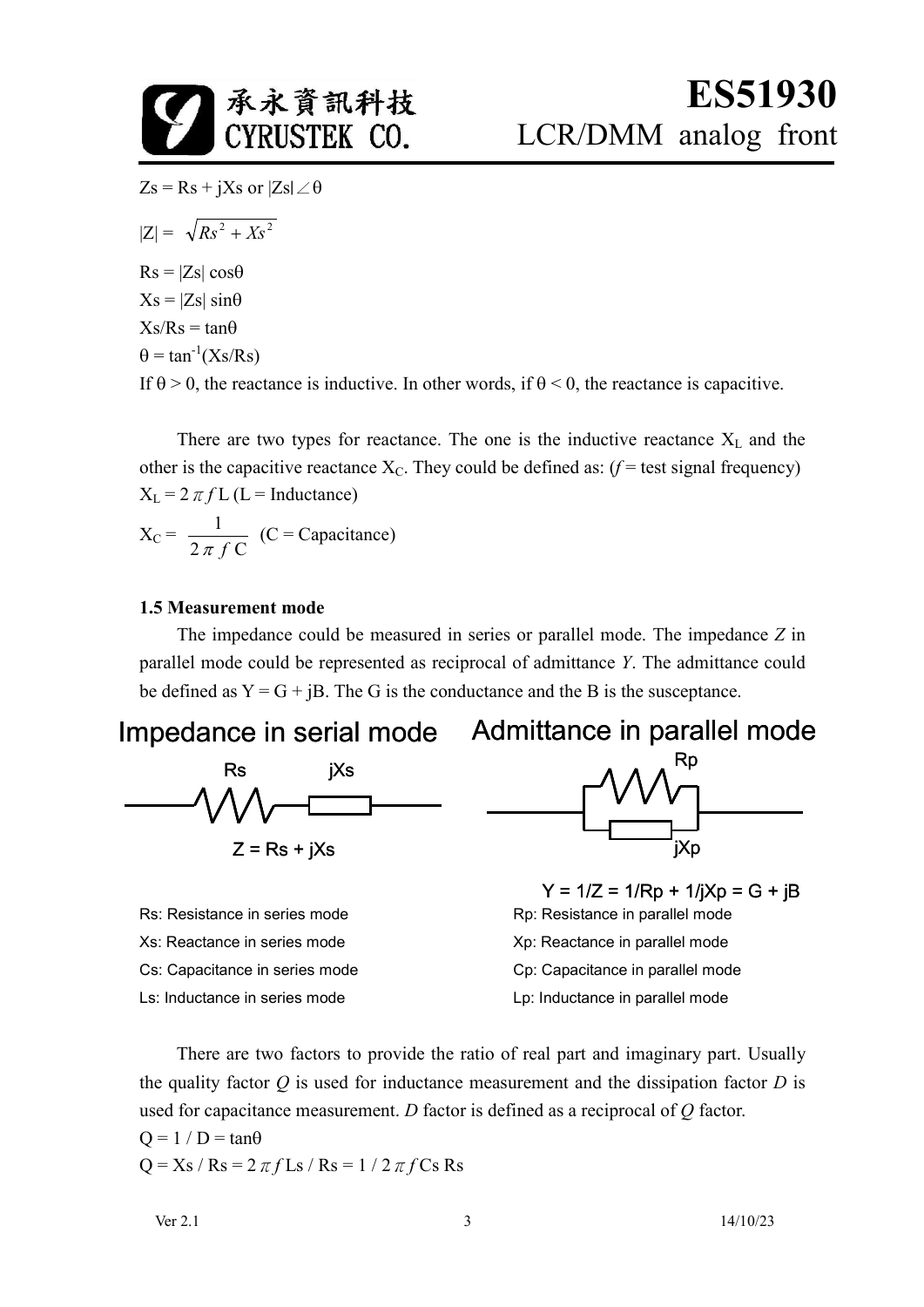

# **ES51930**  LCR/DMM analog front

 $Q = B / G = Rp / | Xp | = Rp / 2 \pi f Lp = 2 \pi f Cp Rp$ 

Actually, Rs and Rp are existed in the equivalent circuit of capacitor or inductor. If the capacitor is small, Rp is more important than Rs. If capacitor is large, the Rs is also more important. Therefore, use parallel mode to measure lower value capacitor and use series mode to measure higher value capacitor. For inductor, the impedance relationship is different from capacitor. If the inductor is small, Rp is almost no effect. If inductor is large, the Rs is also no effect. Therefore, use series mode to measure lower value inductor and use parallel mode to measure higher value inductor.

| LCR mode             |           |                                      |                 |  |  |  |  |  |
|----------------------|-----------|--------------------------------------|-----------------|--|--|--|--|--|
| Function mode        | Frequency | Meas. Range                          | Min. resolution |  |  |  |  |  |
| Inductance<br>Ls/Lp  | 100/120Hz | 60.00mH~200.0H                       | 0.01mH          |  |  |  |  |  |
|                      | 1kHz      | 6000uH~60.00H                        | 1uH             |  |  |  |  |  |
|                      | 10kHz     | 600.0uH~6.000H                       | 0.1uH           |  |  |  |  |  |
| Capacitance<br>Cs/Cp | 100/120Hz | 60.00nF~10.00mF                      | $0.01$ n $F$    |  |  |  |  |  |
|                      | 1kHz      | 6.000nF~600.0uF                      | 1pF             |  |  |  |  |  |
|                      | 10kHz     | $600.0$ pF~60.00uF                   | 0.1pF           |  |  |  |  |  |
| Resistance<br>Rs/Rp  | 100/120Hz | $60.00\Omega\sim20.00\text{M}\Omega$ | $0.01\Omega$    |  |  |  |  |  |
|                      | 1kHz      | $60.00\Omega\sim20.00\text{M}\Omega$ | $0.01\Omega$    |  |  |  |  |  |
|                      | 10kHz     | $60.00\Omega\sim20.00\text{M}\Omega$ | $0.01\Omega$    |  |  |  |  |  |
| DC resistance<br>N/A |           | $600.0\Omega$ ~40.00M $\Omega$       | $0.1\Omega$     |  |  |  |  |  |

### **1.3 Scale range configuration**

| DMM mode      |                   |                    |  |  |  |  |
|---------------|-------------------|--------------------|--|--|--|--|
| Function mode | Meas. Range       | Min. resolution    |  |  |  |  |
| DCV           | $600.0$ mV~20.00V | 0.1 <sub>m</sub> V |  |  |  |  |
| Frequency     | 6.000kHz~15.00MHz | l Hz               |  |  |  |  |